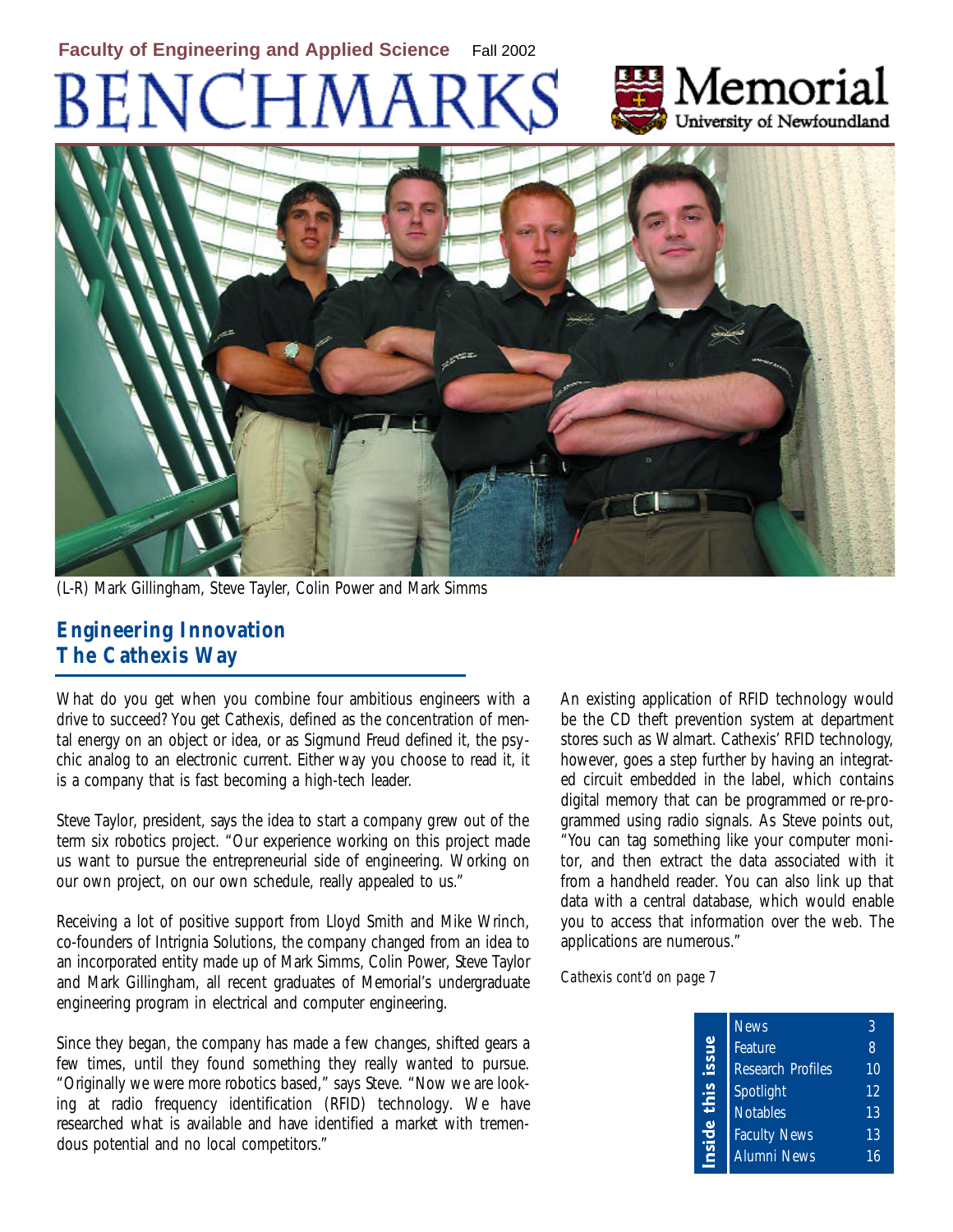### Message from the Dean

It is a great pleasure and an honour for me to address Benchmarks' audience as the interim dean of the Faculty of Engineering and Applied Science. Dr. Seshadri has resigned his post as dean to pursue a Canada Research Chair in the faculty. I would like to convey my sincere thanks, as well as the faculty's, to Dr. Seshadri for his major contributions to the faculty during his tenure as dean.

I would also like to recognize my colleagues, Dr. John Quaicoe, associate dean (undergraduate studies) and Dr. Ray Gosine, acting associate dean (graduate studies and research). I feel we have a very strong team who are dedicated to making lasting changes that will benefit the faculty for many years to come.

We have come a long way in the past few years. We have introduced new programs, opened new research facilities, and created new courses to respond to developing industries both locally and nationally, but we have more to do yet. I would like to commit to working together with the faculty, staff and co-op coordinators to achieve our goals.

Engineering education is a dynamic process, but we must remember to move forward. This might involve collaborating with other faculties and universities to create interdisciplinary programs and joint graduate programs. The next few months are going to be exciting with new challenges to face. The academic program review will be an opportunity for us to identify the strengths, opportunities, weaknesses and threats that face the faculty. We can use this experience to start a realistic strategic planning exercise.

Other opportunities and challenges that we have to take advantage of are the Atlantic Innovation Fund and the Canada Research Chairs program. This will help to give us a leading edge on research and help foster innovative thinking. There is no shortage of opportunities; it is simply a matter of ensuring we take full advantage of them whenever possible. I look forward to working with you all to build an even stronger en gineering program here at Memorial.

 $H.P.$  Had

Dr. M.R. Haddara, Interim Dean

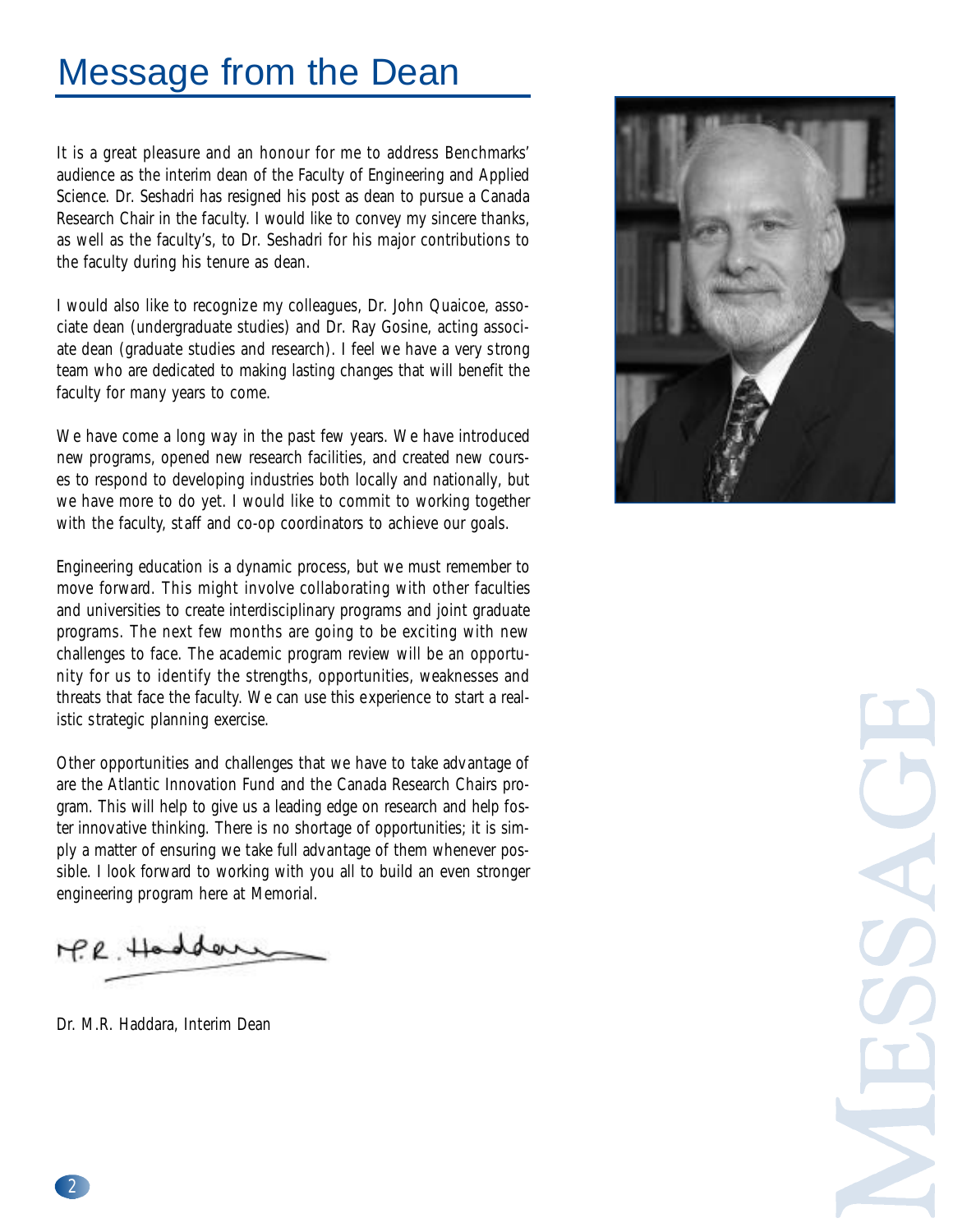#### **At the Top of Their Class**

This year in Memorial's Faculty of Engineering and Applied Science, 29 women graduated out of a class of 130. That's 22% of the graduating class as compared to 16% in 2001. The number of women pursuing engineering has been increasing since the 1980's, but there is still a long way to go before reaching what Dr. Mary Williams terms 'critical mass'. This means that if 33% of a group is women, then whenever two or more of that group work together, there is a better chance that at least one of them will be a woman. It is only at this point, that female engineers will no longer be considered a minority.

Cecilia Mok, B.Eng. (computer): "I took a leap of faith and decided to give engineering a try. Discovered it was for me and felt at home almost immediately."

Kelly Joy, B.Eng. (mechanical): "I put a lot of time into doing well in my courses and on my work terms. My success means a lot to me."

"If we do nothing, we will continue to have a very slow increase and it will take years and years before we actually achieve a good representation. Instead, we should continue to be active on all fronts. We have to pick the influence point and keep working on that," says Dr. Williams.

For a long time, many organizations such as WISE have been encouraging people to see that women are underrepresented in science and engineering. More active recruitment in high schools, where the critical decisions are made for

university, is needed. This will help to ensure that students are aware of engineering as an option, and it will also give them a better understanding of what an engineer does. Sending undergraduate engineering students out into the high schools to talk about what they do and why it is exciting has shown to be the most effective recruitment tool.

The female students who do consider engineering as an option have a lot of things in common. They are all strong in math and sciences, they find the job opportunities promising, and they have a curiosity for how things work and fit together. Like all students, they find the engineering program challenging and long. But as Kelly Joy points out, "When you think about most other university students, they don't have two years of work experience by the time they graduate. This gives us an advantage and it is more beneficial in the long run." When asked about their experience here at Memorial, they each had a lot to say:

Lisa Holden, B.Eng. (mechanical): "I enjoyed the work terms, met a lot of great friends who made it easier to deal with the challenges of doing engineering. We were all in it together and we helped each other along."

Sarika Wadhawan, B.Eng. (electrical): "Sometimes you doubt your abilities when the program you are doing is so new, like differential equations where math is all symbols and no longer numbers. It feels like starting over. But as you learn, your confidence grows."



Engineering Graduates - (L-R) Lisa Holden, Kelly Joy, Karen Horwood and Sarika Wadhawan.

the way and never felt any prejudice towards me." According to Dr. Williams, "Our students are typical of students all across the country, they are not explicitly aware of the gender factor in their own experience. First of all, because they are busy trying to do engineering, which is a full time job whether you are male or female. Secondly, because they have been women all their lives, and chances are they have always been the smart one. The biggest challenge is getting them to understand what the baseline is and how they

For many of the graduates, they plan on pursuing involvement with WISE now that they are finished school. They all recognize the importance of encouraging and promoting engineering to young women. As Cecilia Mok points out, "There was no barrier to prevent me from studying engineering, but in my experience it certainly was not encouraged. I would like to change that. If I can show people that I did it, then they can see that it is achievable for them too."

are different from the baseline."

Karen Horwood, B.Eng. (civil): "The best part of engineering is that I found something I really like doing."

As for being aware that they were in a minority, none of them found this to be an issue. For Cecilia Mok, the only female student in the graduating computer engineering class, it was a little intimidating at first.

"There was a bit of an adjustment. But I learned a lot along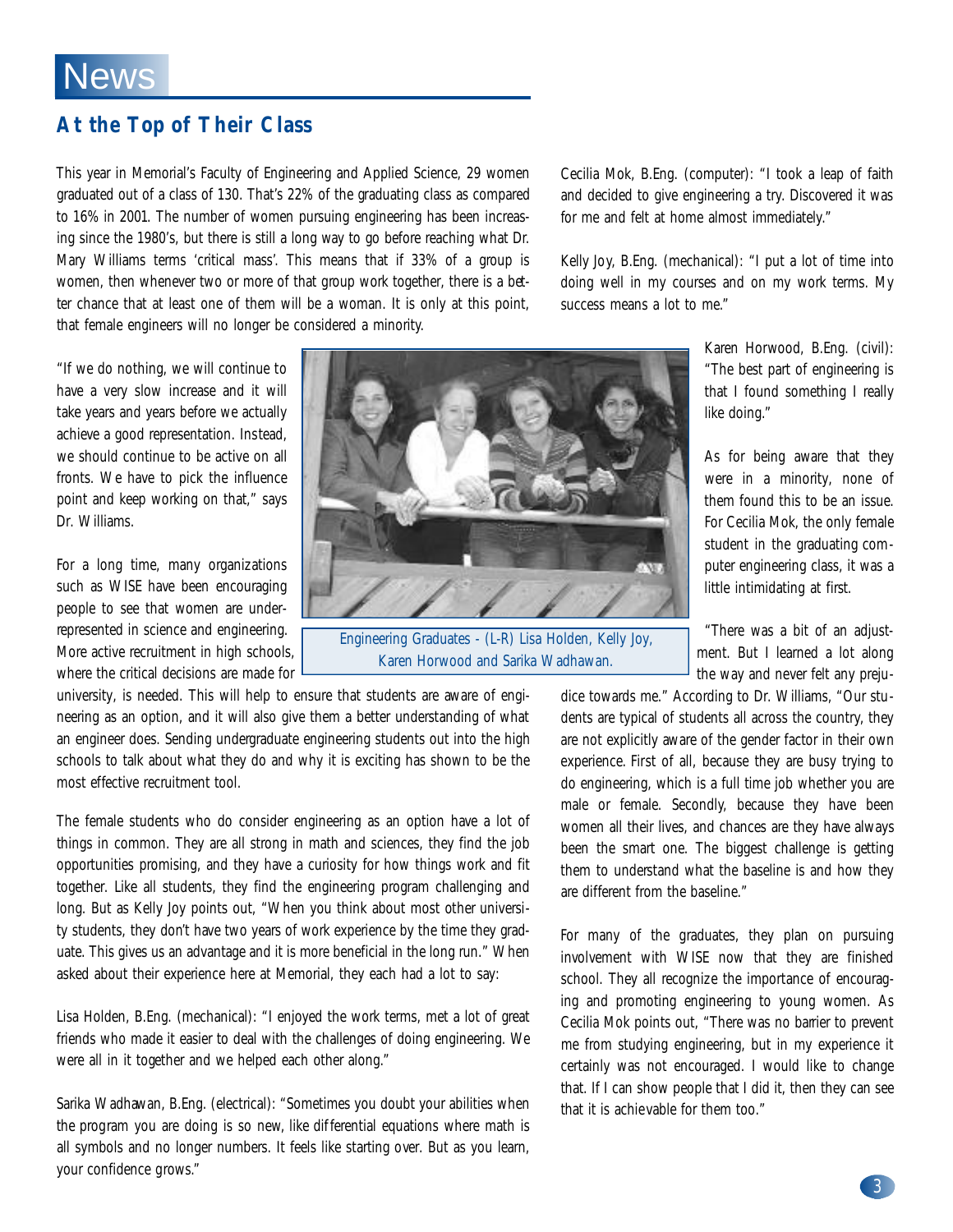#### **Update: Formula MUN**

The 2002 racing season has come to a close for the Formula MUN racing team. They have been actively competing in Detroit at the Formula SAE World Championships for several years and 2002 was certainly no exception. The team was very optimistic before the May competition and they proved to be strong competition for some of the more recognized of the 140 teams from the United States, Canada and around the world.



Leader of the Opposition Danny Williams was on hand to officially christen the Formula MUN 2002 car.

Currently, the team is actively marketing themselves at public events and trying to raise awareness of the project. While this helps them to get their name out, it also allows them to give back to their sponsors through advertising. The team has also begun the design of the 2003 car, much of which is ready for manufacturing. Between all of this hard work the team members do find time to have some fun, conducting driver training whenever possible.

Throughout the coming year the team will complete the design and manufacturing stages for the 2003 car and move into the testing phase. This testing phase will be critical as the team has made the decision to move to an updated engine and management system to help ensure the competitiveness of the new design.

Formula MUN would like to thank all of its sponsors. This project would not be possible without their support and assistance. For more information on the team, check out their web site at www.engr.mun.ca/<mark>\_raceteam</mark>

#### **Cryptography: The Art of Making and Breaking Ciphers**

Cryptographers from around the world descended on Memorial University for the ninth annual Workshop on Selected Areas in Cryptography, held on August 15 and 16, 2002. Starting at Queen's University as a small workshop, the annual event has grown considerably to include this year about 80 attendees with 25 paper presentations from all over the world.

Cryptography, according to Dr. Howard Heys, conference co-chair and professor in the Faculty of Engineering and Applied Science, is the practice of taking information in its usual readable form and scrambling or encoding it so that others will not be able to read the information. It is often used to provide confidentiality by scrambling messages or authentication by verifying or confirming that the person you are doing a transaction with is really that person, and its applications are growing.

"A lot of research is taking place in the field of cryptography. Many new application areas are emerging such as wireless communications data transfer. As new technologies continue to emerge, people will start to think more about the security implications," says Dr. Heys.

The themes for this year's conference included the design and analysis of symmetric key cryptosystems, block and stream ciphers and hash functions, subjects common to the work of cryptographers. The conference also included a new theme focusing on cryptographic solutions for mobile and wireless network security. Invited speakers included Steve Babbage from Vodafone, speaking on security algorithms for mobile telephony, and David Wagner from the University of California, Berkeley, discussing cell phone security. This is a new area of research for cryptographers and one that is becoming more significant as problems with network security increase and become more publicized.

"Because of the nature of wireless technology, there is a preference to build ciphers, the algorithms that encode data, in a particular way. Unfortunately, these standards are often created in closed rooms without a 'public' viewing. What happens then is that people come along who are good at breaking ciphers, look at these standards, and then break them. The design of ciphers needs to be more of an open process."

"There are two sides to cryptography: making ciphers and breaking ciphers. There is often no way to design a cipher and know definitively that it is secure. The only way to prove it is to allow it to stand the test of time," adds Dr. Heys.

But since the technology to break ciphers is often keeping pace with the technology to make them, cryptographers face a battle of make and break at every new turn. The best way to ensure the longevity of a cipher is to keep well ahead of those who are out to break it.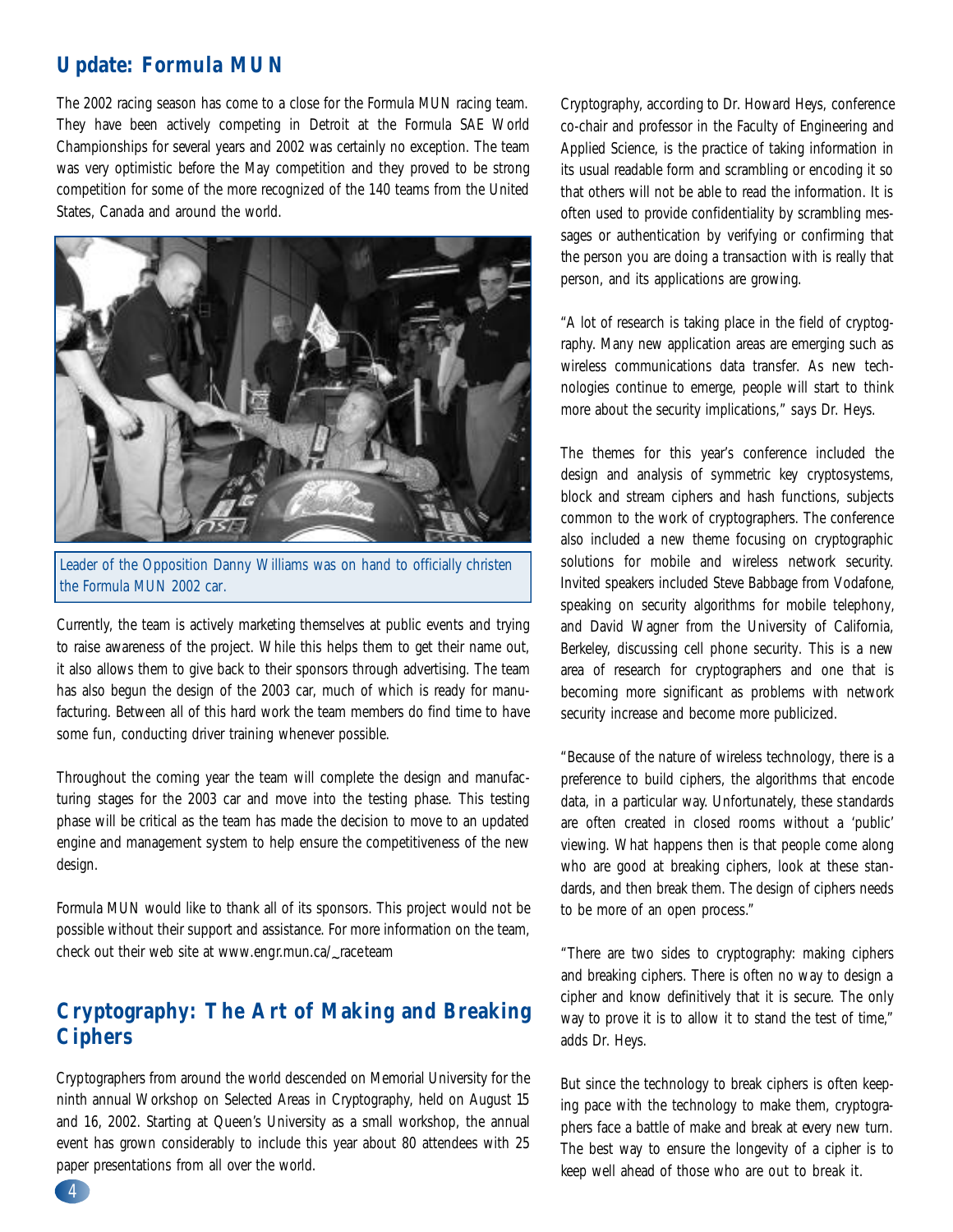#### **Get ready for NECEC 2002!**

The twelfth annual Newfoundland Electrical and Computer Engineering Conference (NECEC) 2002 will be held at the Holiday Inn in St. John's on Wednesday, November 13. The conference is hosted by the Newfoundland and Labrador Section of the Institute of Electrical and Electronics Engineers (IEEE) and provides an opportunity for professionals in electrical, electronic, computer engineering and information technologies to present their work to the growing technical community within the province.

Professionals, researchers and students working in these areas are invited to submit abstracts for presentation at the conference. Abstracts should be about 100 words and should be sent by e-mail, plain text only, to Dennis Peters at dpeters@engr.mun.ca.

One of the invited speakers this year will be Dr. Mohamed El-Hawary, President of IEEE Canada and Associate Dean of Engineering at Dalhousie University. Dr. El-Hawary will be known to many in the local electrical and computer engineering community since he is a former faculty member at Memorial. The organizing committee is very pleased to welcome him back this year. Further information about the conference and breaking news about other invited speakers can be found at the conference web-site http://www.ieee.nfld.net/NECEC02.

#### **First round of AIF projects announced (Excerpted from the Gazette, July 11, 2002)**

Four Memorial University-led projects received the nod from the Federal Government to the tune of almost \$22 million as the first round of the Atlantic Innovation Fund (AIF) was announced at a news conference July 2, 2002. Gerry Byrne, minister of state for the Atlantic Canada Opportunities Agency (ACOA), announced that 47 projects in Atlantic Canada have been selected for funding under the program. Dr. Axel Meisen, president of Memorial described the announcement as "magnificent" and expressed thanks to Mr. Byrne. "These awards are unique in the history of Atlantic Canada, both in terms of the magnitude of the awards and in terms of their focus. In short, I believe that these awards will enable us to build new internationally competitive enterprises based on research and development – something for which we never had the resources before," said Dr. Meisen.

Memorial University of Newfoundland will receive \$21.6 million to undertake four projects and C-CORE located on Memorial's St. John's campus will receive \$6 million. The \$300-million Atlantic Innovation Fund is a five-year Government of Canada initiative that is administered by ACOA. It is designed to build the economy of Atlantic Canada by increasing the region's capacity to carry out leading edge R&D that directly contributes to the development of new technology-based economic activity in the region. Specifically, the fund is aimed at increasing the R&D being carried out in Atlantic research facilities leading to the launch of new ideas, products, processes and services.

#### AIF projects at Memorial

• A project led by Dr. Joseph Brown, associate director, Ocean Sciences Centre, will provide essential research to enhance the establishment of a commercial Atlantic cod aquaculture industry in Newfoundland and assist in the continued development of the Atlantic halibut aquaculture industry in Atlantic Canada. The project will receive \$4,100,000 from AIF over a five-year period, in addition to funding from other public and private sources, including the Canada Foundation for Innovation.

• The Pan-Atlantic Petroleum Systems Consortium (PPSC), including Memorial, Dalhousie University, and the University of New Brunswick, intends to harness the physical and human resources of member universities to provide an integrated and comprehensive response to the research and specialized skill requirements of the petroleum industry in Atlantic Canada.

• The Ocean Sciences Centre will undertake a project designed to use biotechnology to improve the broodstock characteristics of key aquaculture finfish species, notably Atlantic salmon. The project team, under the direction of Dr. Garth Fletcher of the Ocean Sciences Centre, will use innovative biotechnology to investigate and improve the mechanisms of disease resistance in Atlantic salmon.

• The Electronic Rural Medicine Strategy (TERMS) is a project of the Office of Professional Development (OPD) at the Faculty of Medicine, Memorial University of Newfoundland. OPD will work with development partner, ZeddComm, to complete the design, development, and delivery of online professional development training tools and resources for physicians. These online courses and an accompanying Web portal are intended to address the professional development needs of rural/remote physicians and specialists throughout Canada.

• C-CORE, located on Memorial's St. John's campus, has developed significant expertise in providing industry relevant technical solutions to the challenges of working in cold oceans and other harsh environments. C-CORE will receive \$6 million to migrate its expertise and technology to develop technical solutions to industr y-identified problems in other natural resource sectors such as mining, forest products and terrestrial gas pipelines.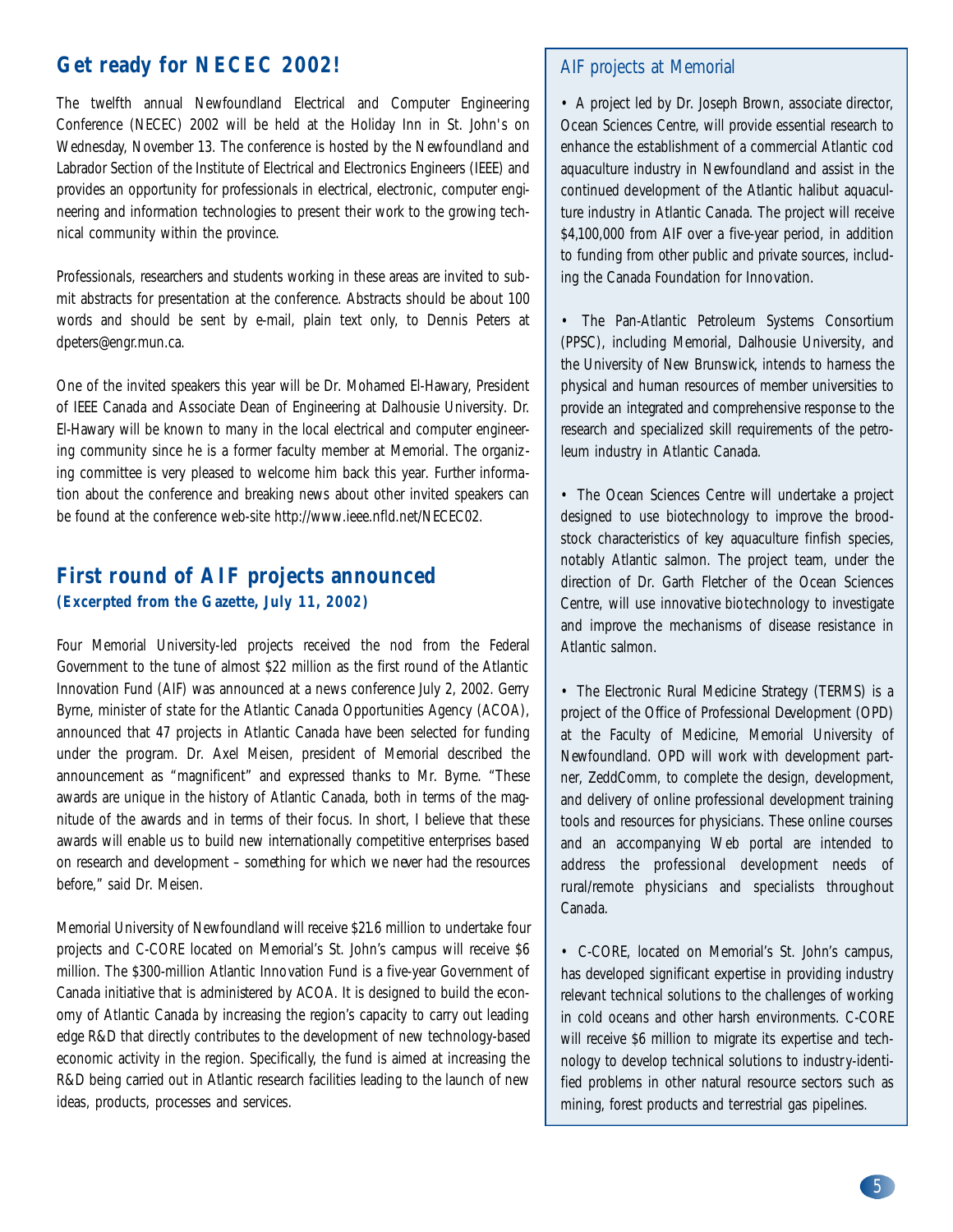### **Memorial University and INCO: Partners in Progress**

**(Excerpted from the Gazette, June 27, 2002)**



On hand for the announcement were (L-R) Edward Roberts, chair of Memorial's Board of Regents; Dr. Axel Meisen, president of Memorial; Scott Hand, chairman and CEO of Inco; Roger Grimes, premier; and Sandra Kelly, provincial minister of Youth Services and Post-Secondary Education.

Inco's \$20 million investment in Memorial University is an example of the kind of partnership the company hopes to form with the people of Newfoundland and Labrador, said Inco chairman and CEO Scott Hand. When Inco and the province agreed that the Voisey's Bay development would proceed, Inco also agreed to transform the Thomson Centre into the Inco Innovation Centre, a commitment of \$10 million to renovate the building, and another \$1-million annually to operate it. "This will bring together Inco's world-leading expertise in exploration, mining and processing technologies and outstanding post-secondary students, including many at the graduate school level, for training in these disciplines," explained Mr. Hand. "The work done at the Innovation Centre will provide a basis for these students, as their skills grow, to work at our facilities in Labrador and Argentia. Thus we hope to keep some of the province's best educated young people in Newfoundland and Labrador." During a speech to the St. John's Board of Trade on June 12, Mr. Hand said his company and the people of this province "will be great partners." He said that through the Innovation Centre, Inco, as an acknowledged leader in global mining technology, will "transfer that knowledge and expertise through a homegrown training program that we believe will encourage young people to pursue their careers and lives in the province." I know that is a goal of the people of the province. Give young people a reason to stay and work in this province. Our goal is a trained and skilled workforce. Again, our goals are aligned. I believe Memorial will become an international centre for mining and metal technology."

#### **OGDP Lecture Series Continues**

The Oil and Gas Development Partnership (OGDP) Lecture Series continued this past year with discussions on reservoir management and North America's hydrocarbon future.

On April 8, 2002, Dr. Khalid Aziz, professor of petroleum engineering at Stanford University spoke about "New Trends in Reservoir Management." Those in attendance had the chance to learn how a reservoir is managed and new technology that is optimizing oil and gas production and making the industry more efficient and economical.

Dr. Judith Dwarkin, senior vice-president, Global Energy and Communications, Canadian Energy Research Institute (CERI) was also at Memorial on June 25, 2002 to speak on "Canada's Role in North America's Hydrocarbon Future." Dr. Dwarkin highlighted Canada's potential contribution to the North American energy mix, pointing out some challenges that may come up along the way, most notably the issue of gas recovery.

The lecture series will continue on Wednesday, October 9, 2002 with Mr. Brian Maynard, Deputy Minister of the Department of Mines and Energy, who will address the Newfoundland – Nova Scotia boundary dispute. The lecture will take place in the engineering lecture theatre (EN-2006), located off the main lobby of the S.J. Carew (Engineering) Building. All are invited to attend.



(L-R) Dr. Khalid Aziz chats with Dr. Axel Meisen and Mr. Gordon Carrick, Vice President Offshore Development and Operations, Petro-Canada.

#### Dean's Award **for Exemplary Service**

The Faculty of Engineering and Applied Science is developing an award to recognize the outstanding contribution of members of the administrative and technical support staff, in support of its overall goals. This award will honor staff members who demonstrate a high degree of excellence in carrying out their duties and contribute to making the faculty a welcoming community for students and employees. All limited appointment and full-time permanent staff who have a minimum of one year of continuous service are eligible for this award. The first award is to be presented by the end of fall 2002.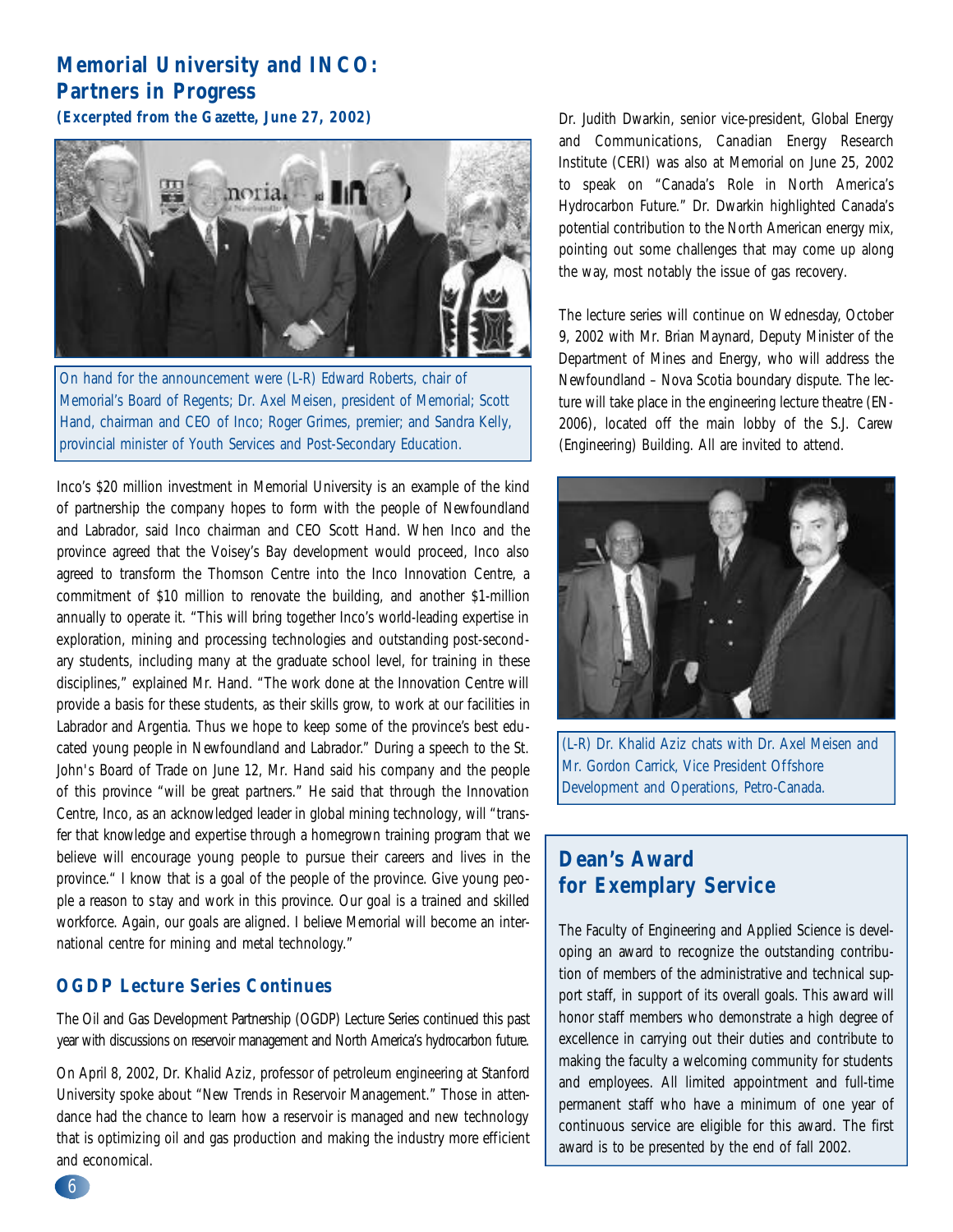### News Briefs

• Congratulations to engineering students, Steve Reddy, Anita Naidu, Leanne Kelland, Steve Holden, Pradeep Bobby, Trevor Goodland, and Ian Royle, and Dr. Kelly Hawboldt for their times in the annual Tely 10 road race. For some it was their second or third time running the course, for others it was their first. Everyone should be very proud of a good race!

• The computer engineering discipline went through an accreditation process in early 2002. Beginning with the graduating class of 2002, the program has been accredited for three years to June 30, 2005, to coincide with the accreditation period of other accredited programs in the Faculty of Engineering and Applied Science. The first computer engineering class of 22 students graduated in spring 2002.

• The Office of Continuing Engineering Education offered a five-day course in Nondestructive Evaluation and Testing of Onshore and Offshore Structures/Machinery from June 3-7, 2002. The five-day course examined current engineering concepts for evaluating and testing the integrity of onshore and offshore structures and machinery. The course was intended for engineers, material scientists, project managers, technical personnel, and anyone else who required a background on the fundamentals and application of nondestructive evaluation and testing. Course instructors for the program included: Professor Bill Drover, Shell Chair for mechanical engineering at University College, London, Dr. Feargal Brennan, manager, NDE Centre, University College, London, and Dr. Michael Smith, NDE projects manager, TSC Inspection Systems Ltd. There were 25 registered participants in the course.

#### **INCA: Update on projects**

Many research projects have been ongoing at INCA over this past year. A novel modular robotics platform was implemented for the C-SCOUT (AUV). Termed, Distributed Embedded Modular Architecture (DEMA), this control system is very robust and allows for easy expansion of system capabilities. It consumes much less power than a PC based system and is well suited for harsh environment robotics. This new control system was commissioned in late July 2002 and is undergoing tank trials at Memorial and IMD. Future plans for the C-Scout project include extensive tank trials, hydrodynamic testing, and further enhancements to the autonomous capabilities of the C-SCOUT.

Trials with MUN medical students have been ongoing since May 2002 for the ANAKIN project. These trials assist in the development of ANAKIN using student feedback. Once the trials are complete ANAKIN will be returned to the lab for a reconditioning and durability assessment. The training software will be reviewed and the search for commercial partners will continue.

The RAVEN project is continuing with the development of an autonomous aerial vehicle. Applications for this plane could consist of oil spill monitoring, over fishing surveillance, pipeline inspection, forest fire reconnaissance, etc. To date, the plane has been constructed and research has begun into payload capacities and instrumentation. Plans were to have the plane flying autonomously with a digital camera payload by the end of the summer 2002.

#### *Cathexis cont'd from page 1*

Cathexis is taking their technology and going after the fast developing hydrocarbon sector, as well as small/medium size enterprises where they feel they can have a significant effect on their bottom-line and operational efficiency. The services they offer include asset management and personnel/asset location.

"Our asset management service allows a company to pull data on a labeled object, using a wireless link and without any user intervention. This allows managers to track inventory as it moves around a plant or in and out the door. All the information that is necessary for maximizing a plant's efficiency is available," says Steve.

"Personnel/asset location technology merges the basic ID badge with a RFID system that is implanted inside the card. A possible application would be for the offshore industry during evacuations. This technology would enable the evacuation manager to ascertain whether everyone was off the rig or whether someone was still on board. There are also numerous benefits for security control of equipment on an industrial site."

Support for Cathexis has been tremendous throughout the university community and is steadily increasing. Dr. R. Seshasri, Dr. Siu O'Young and Dr. Claude Daley of the Faculty of Engineering and Applied Science donated the use of facilities and resources. Tremendous support and encouragement also came from Dr. Ray Gosine, Dr. Brian Veitch and Dr. Neil Bose. Roger Power and Bob Richards of the Gateway program have also been instrumental in helping the company to develop. "As our venture coach, Roger Power has been there for us every day, whenever we had a question. Together they have helped us develop as a company and given us the necessary business training to succeed. We were also the recipients of the Gateway's Most Promising New Venture award," says Steve.

So what does the future hold for Cathexis? With the help of an IRAP grant, they will be moving forward with R&D and expanding their industry contacts. They have also hired their first employee, a co-op engineering student for the fall semester. "We are very optimistic about the future. Right now we are trying to tell people who we are and what we do. Ultimately, we would like to partner with a company to help them with their technical needs, while at the same time gaining an industrial setting in which to prove our technology. We are just getting started, but there is a lot in store for us yet!"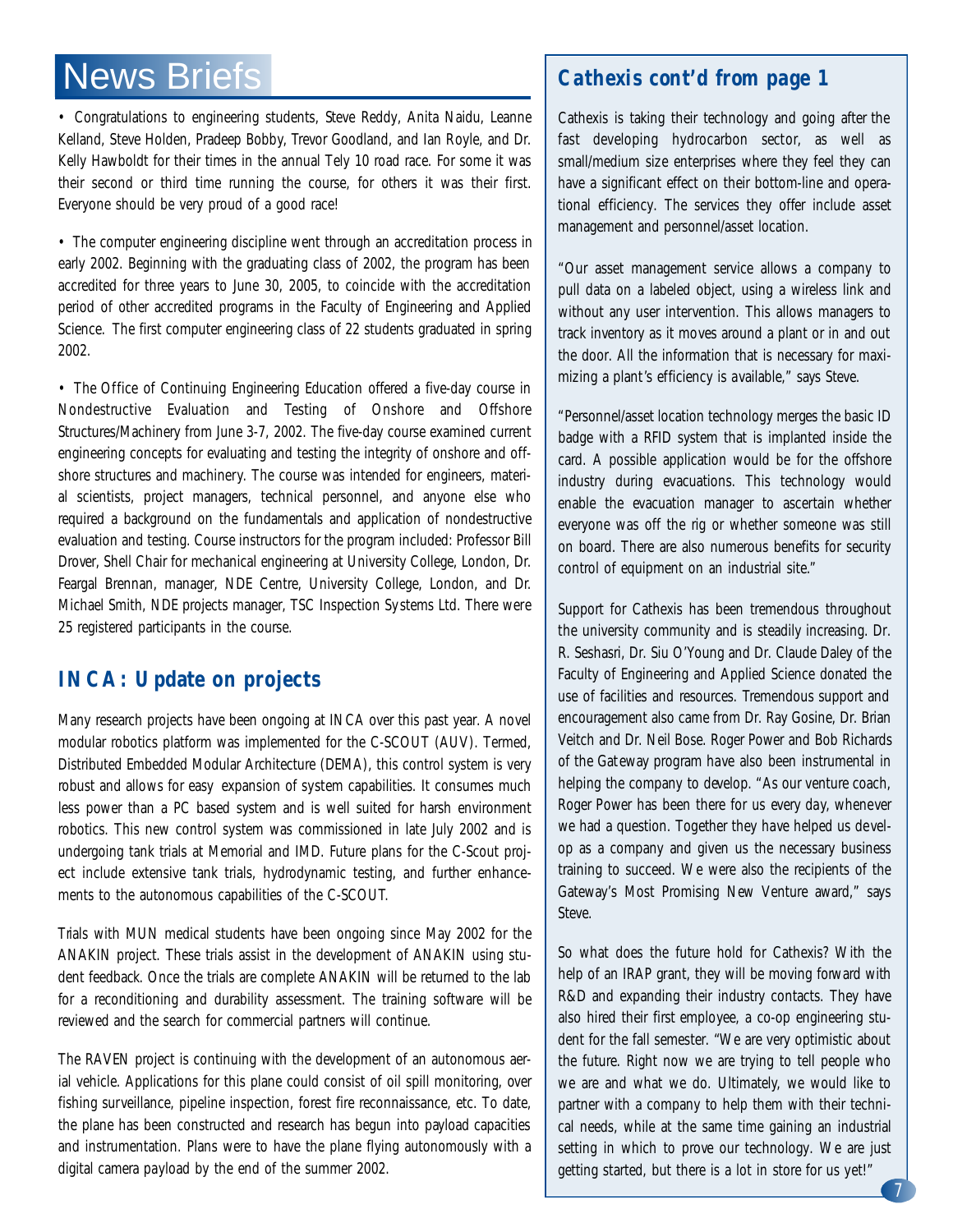### Becoming Leaders

#### **Success guide for female scientists released**

*Becoming Leaders: A Handbook for Women in Science, Engineering and Technology* is a practical guide to help women advance their careers and develop their leadership potential. Written by Dr. Mary Williams, NSERC/Petro-Canada Chair for Women in Science and Engineering and recently-named director general of the National Research Council's Institute for Marine Dynamics, and Carolyn J. Emerson of Memorial University, the handbook is the culmination of five years of research, networking and a lot of listening.

Back in the summer of 2000, the CWSE and Women in Science and Engineering (WISE) Newfoundland and Labrador co-hosted a national conference titled New Frontiers, New Traditions: A National Conference for the Advancement of Women in Engineering, Science and Technology. The organizers took note of how well participants responded to the sessions that took a practical look at ways to help women advance in their careers. As part of the conference, Petro-Canada proposed creating a legacy from the conference and thus, the idea of a handbook that could include a lot of information raised during the conference and research collected over the past few years, was born.

"We choose to call it a handbook because for an engineer a handbook is something that contains very useful information and is used quite often as a quick reference guide. You pick it up to find out something you need to know. You are also confident in the fact that the information it contains is grounded in solid research," says Dr. Williams.

The handbook is a validation of women's experiences working in the fields of science, engineering and technology. It takes ideas that a lot of women have learned along the way, and strategies they might have developed on their own, and shares those tips and strategies with a larger audience. The book is simply laid out so that it's easy to find a relevant section, e.g., work-life balance, proactive diversity practices for managers, personal networks and mentors, tenure strategies for new university faculty, and career skills and strategies. All sections have been reviewed by women for whom a particular topic was important. As Ms. Emerson points out, "We have continually been proofing the book against women's own experiences, as well as the background research."

Those who will benefit most from the book include women in the early stages of their careers, senior university students, managers, deans, directors, and the list goes on. There is also a chapter for children and families of women scientists and engineers. "The audience extends beyond to all places where women are working or studying," adds Ms. Emerson. "Ultimately, science and engineering will benefit from the diversity of vision and values that clearly impact all of our lives. Society will also benefit from a greater diversity in the field of science and technology."

#### **"Making sure that women are becoming leaders will be beneficial for both women and the organizations."**

Many topics are touched upon in the handbook and a lot of information has been integrated from various fields. Dr. Williams and Ms. Emerson have tried not to repeat information that is already available, but have instead worked to highlight information that is specific to women in science and engineering. Dr. Williams points out, "People say that women are making progress and that is indeed true, but the fact remains that right now women are still in the minority in many areas of science and technology and they are substantially in the minority in positions of leadership. Making sure that women are becoming leaders will be beneficial for both women and the organizations."



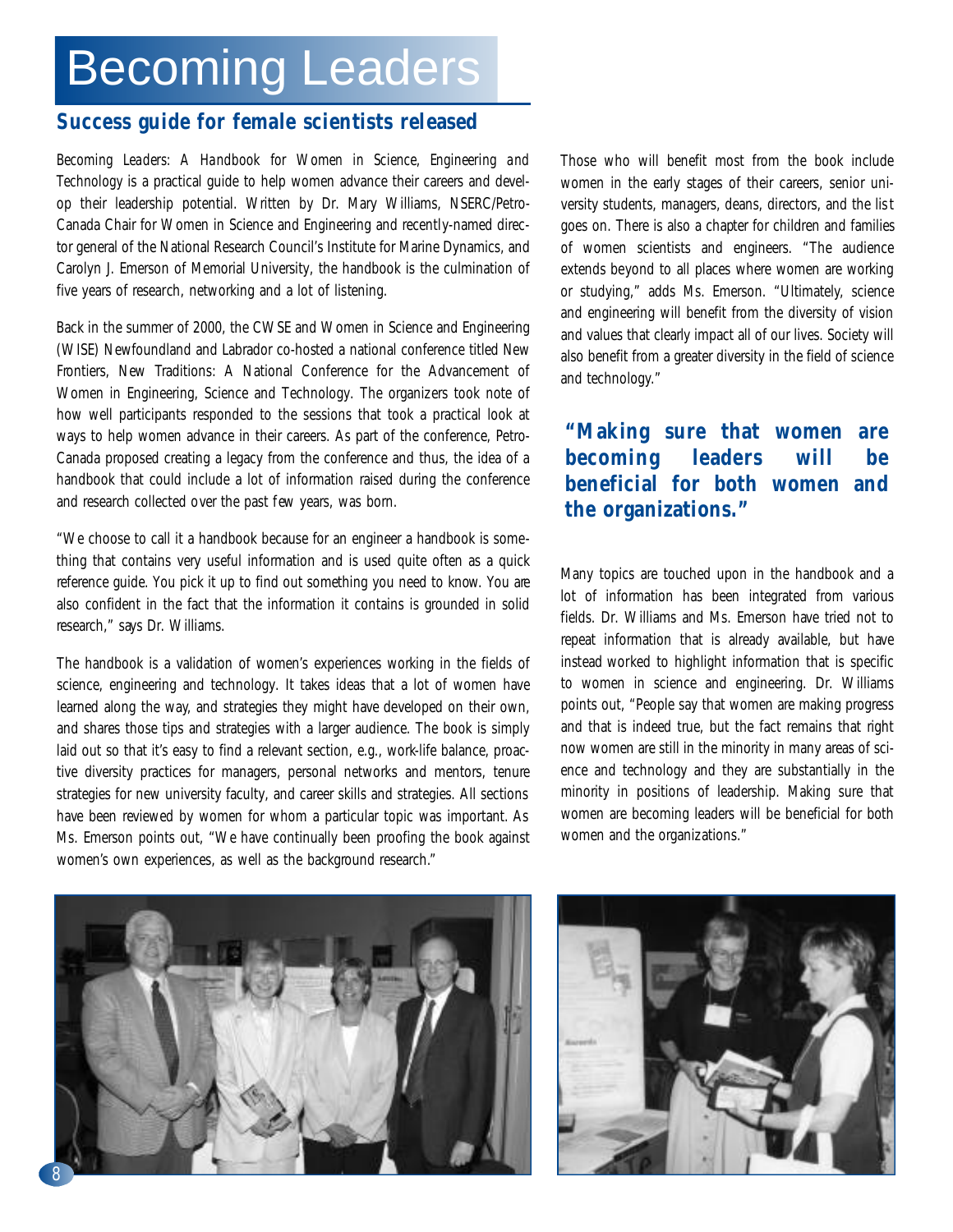Becoming leaders is the focal point of the book. For Dr. Williams, "The handbook is a tool to help people gain the information they need to succeed. In the title there is a message. We want to invite women to consider themselves as leaders. We want to plant that idea. As soon as they pick up the book and read it, we have achieved something."

"We know we have a very useful product and a valuable resource and we are confident that a lot of individuals and organizations will be interested," says Ms. Emerson.

*Becoming Leaders* had its cross-borders debut at the 12th International Conference of Women Engineers and Scientists attended by 600 delegates from 44 countries, July 27-31 in Ottawa. The strong CWSE and WISE Newfoundland and Labrador contingent collaborated on five presentations, including standingroom only sessions on the handbook and demonstration workshops developed from the handbook. Memorial Engineering alumnae Joanna Barnard, Jane Kieley and Karen Muggeridge were facilitators and co-presenters with Mary Williams and Carolyn Emerson in these enthusiastically received sessions. Other WISE delegates at the conference included Lisa Anthony, Pamela Harris, Faye Murrin and Sherry McHugh.

Strong interest in the handbook led to an active WISE booth area, staffed by engineering graduate student Angela Tate, engineering technologist Caroline Koenig, and others, and the 'sold out' sign went up on the last day of the conference. Building on the positive response from representatives of associations, universities, government, and industry, *Becoming Leaders* distribution is forecast to be strong. "Inviting", "well-written", "easy to read", "excellent resource", and "couldn't put it down" are among the comments received. Plans are already underway for the book to make its next debut at the Society of Women Engineers conference to be held in Detroit in the fall of 2002. For information on the handbook including ordering details, go to www.mun.ca/cwse or call 737-7960.



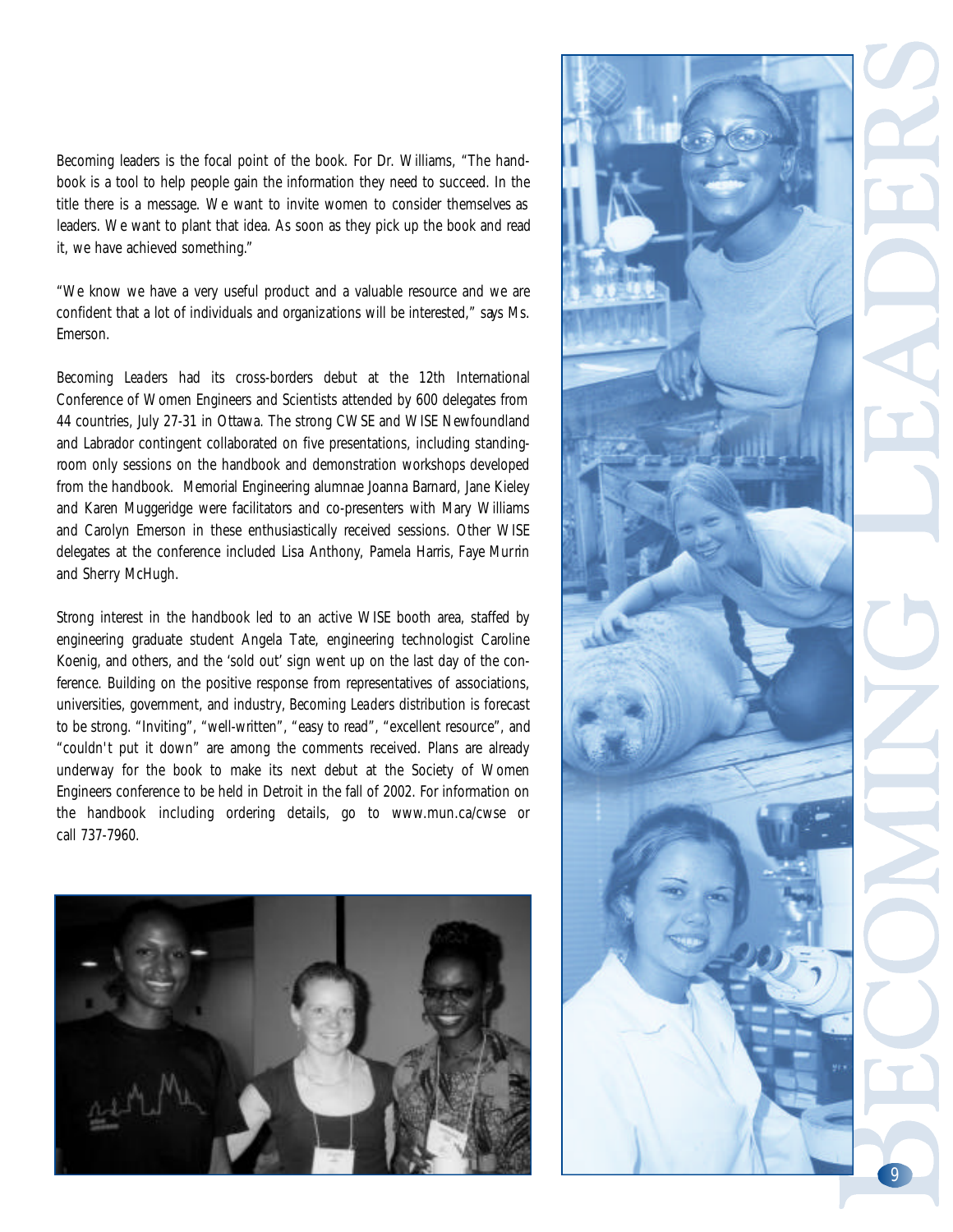### Research Profile Student

#### **Autonomous Underwater Vehicles Redefining Environmental Monitoring**

Autonomous underwater vehicles (AUVs) have the potential to redefine the way we perform environmental monitoring in deep water. Considerable work is being done to modify existing technology and help researchers better assess the extent and behaviour of offshore discharges. Vanessa Pennell, a graduate student in the Faculty of Engineering and Applied Science, was part of a research team, involving Memorial University, Applied Microsystems Ltd. and International Submarine Engineering in British Columbia, that was conducting sea trials on an AUV specially outfitted to take samples of a released chemical.



Working on modifications to an AUV are (L-R) Dr. Neil Bose, Faculty of Engineering and Applied Science and Dr. Chris Williams, Institute for Marine Dynamics.

"Using an existing AUV, owned by the Department of National Defence, we equipped it with a mass spectrometer and then released it into Burrard Inlet, off the coast of Vancouver Island. We then put a chemical in the water, dimethyl sulfide, because we needed something for the mass spectrometer to detect and this is a chemical found naturally in the environment," says Ms. Pennell.

The mass spectrometer, designed by the University of South Florida and sold to Applied Microsystems Ltd. in British Columbia, is arguably the most versatile of chemical sensors. It can measure atomic mass units to assess what chemicals are present in a sample of water. The chemical passes into the mass spectrometer through a thin membrane, which has very low detection limits for dissolved gases and volatile organic compounds. Once inside the chemical is analyzed and the shape of the discharge plume can be mapped out. The tracer chemical was dumped into the water to create a plume, or tunnel of liquid, within the water. "This is similar to what happens when produced water, or re-injection water, is dispersed off an offshore platform," adds Ms. Pennell. "The level of hydrocarbon concentration in the water is regulated by organizations like the Canada Newfoundland Offshore Petroleum Board (CNOPB). Being able to accurately measure the presence and quantity of hydrocarbons is, therefore, very advantageous to all involved."

Using the mass spectrometer, the AUV was able to successfully detect the presence of hydrocarbons in the water over the course of the sea trials, which lasted three days. This was very optimistic news for all involved. "We were very pleased that the trials went so well. This

> means that we can use this technology to detect chemicals in the ocean, even at ver y low levels."

This was the first time that a mass spectrometer was used on an underwater vehicle to analyze a plume of chemical. Ms. Pennell points out that complications can arise when trying to collect samples from the ocean because it is such a dynamic environment and it changes from hour to hour. However, the advantages of using AUVs, in combination with a mass spectrometer or some other form of chemical sensor, for environmental monitoring are significant. They can be used for dangerous expeditions, such as detonating undersea mines, or recovery exercises because they do not require a human support team nearby. This also means that they do not need to be

launched from a support vessel, and therefore, do not disturb the area in which they are collecting data. "It is an exciting time to be involved in underwater vehicle research. The potential for future environmental monitoring applications is incredible for all industries that operate in deep water," says Ms. Pennell.

Ms. Pennell is currently completing her master's thesis on the use of AUVs for environmental monitoring using a mass spectrometer. Once completed she hopes to be involved in AUV research for monitoring discharges from offshore oil platforms.

"Vanessa's work was part of a five year NSERC strategic project on offshore environmental engineering using autonomous underwater vehicles that started in 1999. More plans are underway to develop AUVs and their systems into highly reliable environmental monitoring tools for the oceans," says principal investigator, Dr. Neil Bose.

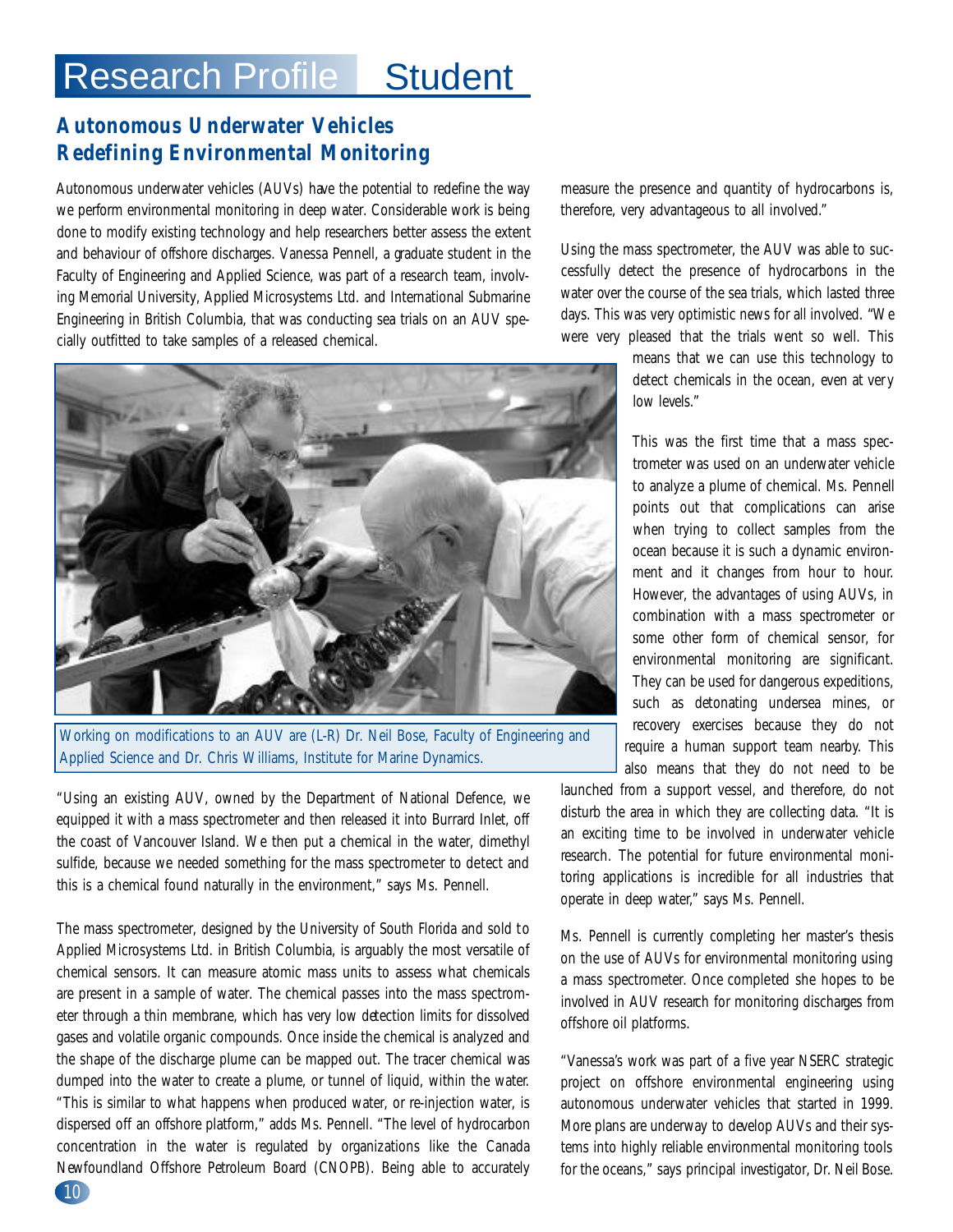### Research Profile | Faculty

#### **Building Automated Monitoring Systems for Aquaculture**

The Faculty of Engineering and Applied Science, in partnership with C-CORE, has been working hard for many years to develop industrial automation and intelligent system technology. Their involvement in this area of research recently turned into a multidisciplinary project funded through the AquaNet Network of Centres of Excellence, to develop an intelligent monitoring system for aquaculture. The data collected from the project could be used to improve the management of an aquaculture production or fish farm.

"What we are doing in essence is trying to control how the fish are fed," says Dr. Ray Gosine, the J.I. Clark Chair of Intelligent Systems and one of the members of the research team. "We are building a system that can take the data from tags implanted in the fish, look at the electrical activity, process the signals, and deduce something about the state of the fish, for example, whether a fish is satiated or hungry."

Working with Dr. Scott McKinley, Canada Research Chair in aquaculture and the environment at the Global Biotelemetry Institute at the University of British Columbia, Dr. Gosine and the team of researchers are implanting tags in fish, monitoring these same fish for eight-ten weeks and measuring the electromyographic signals from the muscles as these fish move around inside the tank. Lotek Wireless Inc., a world leader in the design and manufacture of fish and wildlife monitoring systems, is also providing significant support for the project.

The significance of this type of project, as pointed out by Dr. Gosine, is the possibility of integrating it into automated fish monitoring and feeding systems. For example, instead of just feeding fish on a regular time interval, a computer could automatically assess the activity of the fish, analyze what is being fed back from the biotelemetry system, and make a decision about whether to turn automatic feeders on or off.

"Fish feed can represent up to 60 per cent of the cost of production of aquaculture, so to utilize this technology would allow farmers to use their feed more efficiently," adds Dr. Gosine.

The science behind this project is based on Dr. McKinley's research into fish physiology. The idea is to use information taken directly from a fish to make decisions about its activity or well-being. The way a fish swims, and therefore the type of muscle activity it uses in swimming and hunting for food, is thought to be different from when a fish is swimming and frightened, or simply holding its station in the water. The differences in the muscle signals can be compared and much information about fish behaviour has already been gained from doing so.

What is innovative about this AquaNet project is the research and development associated with building a system that can extract this information automatically and then use this information to the benefit of the Canadian aquaculture industry. As Dr. Gosine points out, "The initial results of the work suggest that it is feasible to extract information from the electronic tags, transfer it into a computer and have the computer make the decisions automatically."

At the moment this is done by sending the information by acoustics through the water to a data recorder, saving it to a CD and then inputting the information into the computer. "A possible next step in the project is to move some of the processing that happens on the computer, onto the tag itself, so that the tag could send back if the fish is hungry or not to a receiver that would be located on site. There are technical advantages to this. Mainly, we would not need to send back as much data, but could instead send back the essential information and filter out anything else that is unnecessary



Working on the AquaNet project are (L-R) C-CORE Research engineers Holly Williams and Dean Rowsell, and Dr. Ray Gosine of the Faculty of Engineering and Applied Science

"To be able to take the signals and show which ones came from a satiated fish and which ones came from a hungry fish is really quite remarkable."

Work has been ongoing on this project for the past year and plans are underway for another round of data collection that will look at the muscle activity and swimming patterns of fish before, during and after being fed.

For Dr. Gosine the challenge will be to build an automated system that can identify more patterns in the signals and allow a wider range of fish activity to be analyzed.

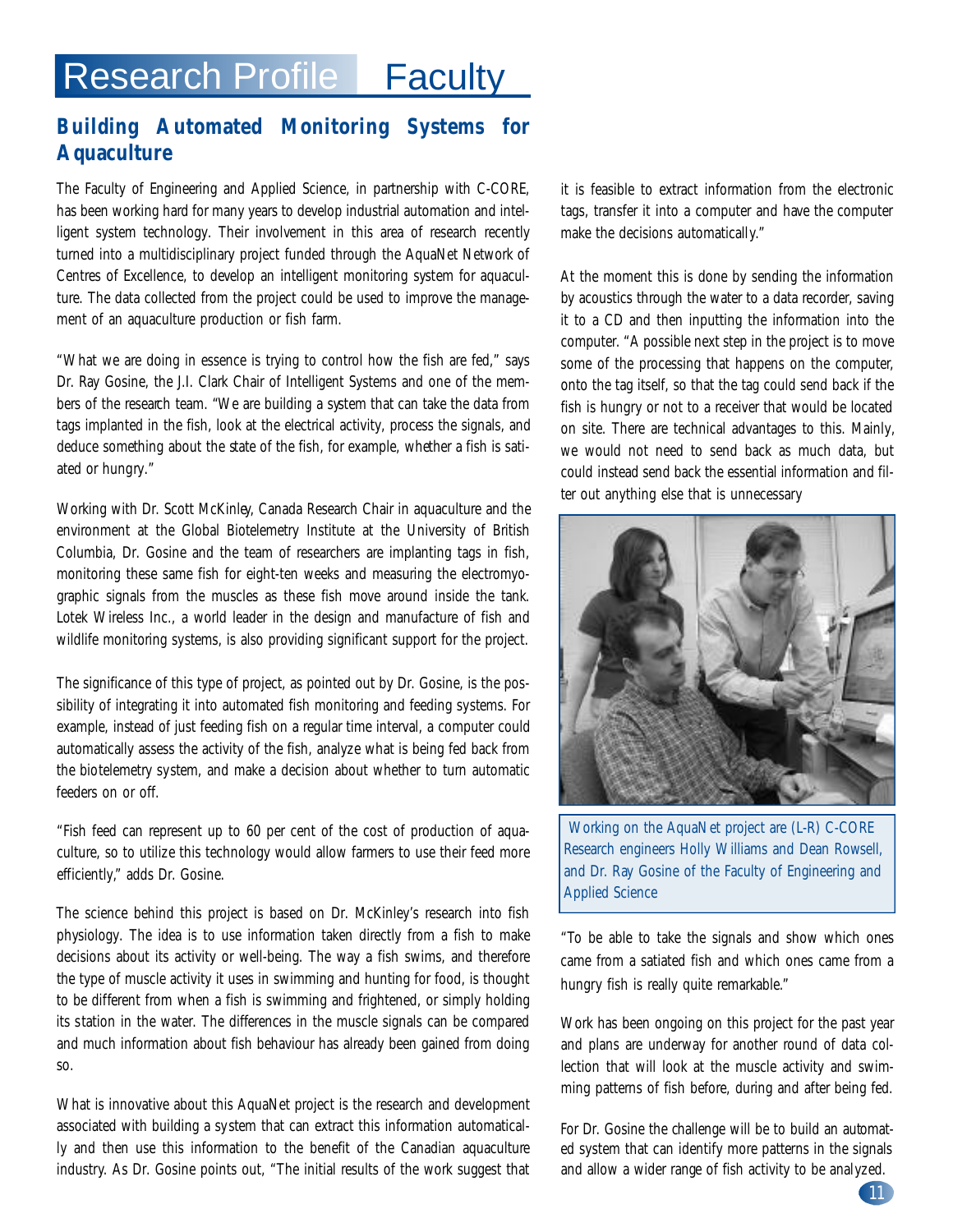### The Gateway to Success

#### **By John Cutler**

All those long hours in the lab can pay off—literally. Your research projects could have commercial potential and could be the basis for your own business. But taking your technology and turning it into a business can be a difficult process if you don't know where to start.



The Enterprise and Entrepreneurship Gateway, a new mentoring program known simply as the Gateway, is designed to provide budding business people within the university community with counseling advice and direction to the various resources, programs and services that can meet their business start-up needs.

"The Gateway is a common point of entry that connects clients with the right resource at the right time," said Dr. Bob Richards, Chair of Youth-focused Technological Entrepreneurship, a key partner in the project's development. "The supportive, mentoring structure of the Gateway can help clients navigate their way through a sea of business development resources and connect with the most appropriate resource."

The program is aimed at technologically-able youth entrepreneurs with a university affiliation such as undergraduate and graduate students, faculty, staff, and alumni. The university is its own community and can be a relatively isolated environment of research laboratories and academic faculties. Potential entrepreneurs currently within this environment often need direction and guidance to help make their discoveries and ideas commercially viable.

"Taking technology from a research lab and turning it into a commercial product proved to be a significant challenge for our company," said Jamie King, an engineering graduate student and co-founder of Intrignia Solutions. "The Gateway has been instrumental in the commercialization of Intrignia and a tremendous source of advice and encouragement."

Since its launch in November 2001, the Gateway has helped 65 clients from various faculties with ideas involving tourism, robotics, Internet applications and consumer electronics. The Gateway provides an environment that welcomes new ideas while simultaneously challenging clients to think critically of their business potential in order to increase their opportunity for success. To learn more about the Gateway visit our Web site at: http://www.business.mun.ca/gateway or call (709) 737- 8855.

#### **Adventuring beyond the classroom**

Ajay Sancheti, a term four electrical engineering student, is no stranger to adventure. This past December he left St. John's for a five-month adventure that took him through Japan, China, Nepal, India, London, Paris, Italy, Turkey, Greece, Bulgaria, the Czech Republic, Germany and Switzerland. Accompanying him on his travels was his younger brother, Sushil, a first year engineering student.

Traveling by train, boat, and occasionally plane, they spent most of their time exploring Eastern Asia. Their favorite place by far was Nepal, where they got the opportunity to trek through the Himalayas to the Mount Everest base camp. They also took a boat ride up the Yangtze River, the controversial site of the Three Gorge dam. Ajay says, "We saw the project they are working on first hand. It was a real eye opener because usually you only ever hear about things that are going on in other parts of the world and you can't really imagine the effect it must have on people until you are actually there and can see it. It was astronomical to see the number of people they are going to relocate."

Traveling through Eastern Europe was also an incredible experience for Ajay and his brother. "It was amazing to see countries that have only recently shaken communism. Many of the communist buildings are still standing, but they are surrounded by buildings with a postcommunist, artistic flair. It was interesting as well to see how people deal with their past. In one place we went, they took all their communist statues and put them in a park by themselves outside the city," adds Ajay.



(L-R) Ajay and Sushil Sancheti near the Mount Everest Base Camp.

Overall, the trip was an incredible experience. They got to experiment with new food and languages and visit such historical sites as the Great Wall of China and Tiananmen Square. For anyone thinking of doing the same, Ajay's one tip would be "Stock up on peanut butter and jam and you will be amazed at how much money you can save!" Next on the agenda is a trip to the east side of the Mediterranean. But that will have to wait, at least until the semester is over!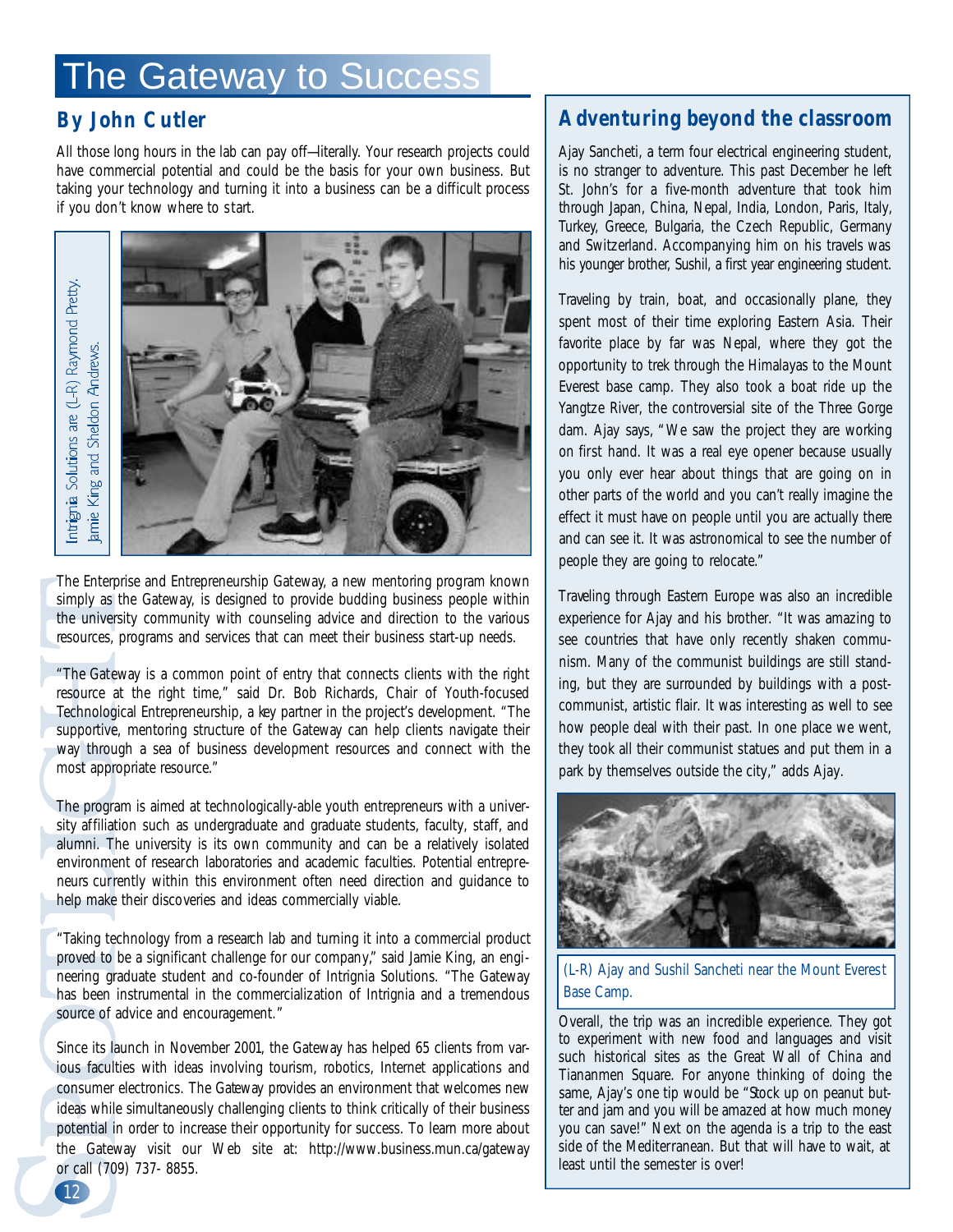• Dr. Ian Jordaan, Faculty of Engineering and Applied Science, was awarded the P.L. Pratley Medal from the Canadian Society for Civil Engineering for his collaboration on a paper titled "A probabilistic approach to analysis of ice loads for the Confederation Bridge." A simulation method was developed, in which ice loads were calculated corresponding to individual interactions associated with ridges in the ice floes that transverse the strait. Many of the described techniques were derived from work related to the Beaufort Sea oil exploration. The P.L. Pratley Medal was established in 1987 and is awarded annually for the best paper on bridge engineering.

• Dr. John Quaicoe, Faculty of Engineering and Applied Science, was awarded the Outstanding Engineer Educator Award from the Institute of Electrical and Electronic Engineers (IEEE) Canada. The award was presented to Dr. Quaicoe in recognition of his "contributions to engineering education, commitment to student learning and growth, and sustained accomplishment as an effective and caring educator." The award is presented annually to an IEEE member who has shared his/her technical and professional abilities through teaching and in so doing has made an outstanding contribution to the electro-technology profession.

• Dr. Vlastimal Masek joined the Faculty of Engineering and Applied Science on Sept, 1, 2002. He comes to Memorial from ABB Corporate Research in Västerås, Sweden, where he was a research scientist for the past two years. His background is in mechanical and control engineering. He began his engineering career at the University of Pilsen, Czech Republic, continuing on to receive a master's and doctorate degree from the University of Electro-Communications in Tokyo, Japan. His research interests include novel transducer design and signal processing, parallel robots, nondestructive clamp-on methods, to name just a few.

• Dr. Faisal Khan joined us on August 1, 2002. Dr. Khan has been a visiting research professor in Memorial's Faculty of Engineering and Applied Science since July 2000. During his time at Memorial he has co-supervised two research projects, one that was internationally funded, and completed three risk-based remediation studies of petroleum hydrocarbon contaminated sites. Before coming to Memorial, Dr. Khan was an assistant professor at the Birla Institute of Technology and Science in Pilani, India. His research interests include process safety and hazard assessment, environment and safety risk assessment, riskbased contaminated site modeling and remediation, among others.

• Dr. Thormod Johansen joined the faculty on September 1, 2002. He has been working in the petroleum industry since 1981 in the areas of reservoir engineering and software development. His academic background is founded in pure and applied mathematics having graduated with a PhD from the University of Oslo in Norway. His research interests include reservoir simulation and characterization, and well flow and well performance simulation. His is a candidate for a Canada Research Chair in petroleum reservoir engineering and characterization.

### Notables **Faculty News**

#### **New Associate Dean for Undergraduate Studies**



Dr. John Quaicoe has been a teacher in the Faculty of Engineering and Applied Science for the past 20 years. In his time here he has been the chair of the electrical engineering discipline, acting associate dean (research and graduate studies), and the recipient of numerous, distin-

guished teaching awards. Now he is getting ready to take on his next challenge. As of September 1, 2002, Dr. Quaicoe will be the new associate dean (undergraduate studies).

The responsibility of being the associate dean is one that Dr. Quaicoe is taking quite seriously. Some of his plans for the undergraduate program include providing services to students, particularly in the first year of the program, to help them make the adjustment to university life, increasing student retention, and making the engineering curriculum more flexible, so that students can take more courses from outside engineering.

"I would also like to see the undergraduate program expanded beyond five programs to provide even more opportunities for students. Interdisciplinary programs for undergraduate students are something we should be seriously considering. We need to consider programs that can be combined with other faculties, like business and science," he says.

Dr. Quaicoe takes on the position of associate dean at a time when the engineering program is already undergoing many changes – and more are being considered. Some issues that he will be working on include the debate about the length of the undergraduate program, new programs such as process engineering, and new faculty positions to complement these new programs.

When asked how he feels about his new position, he says, "We have exceptional engineering students here at Memorial. I am looking forward to working with them to help make their program more successful and rewarding."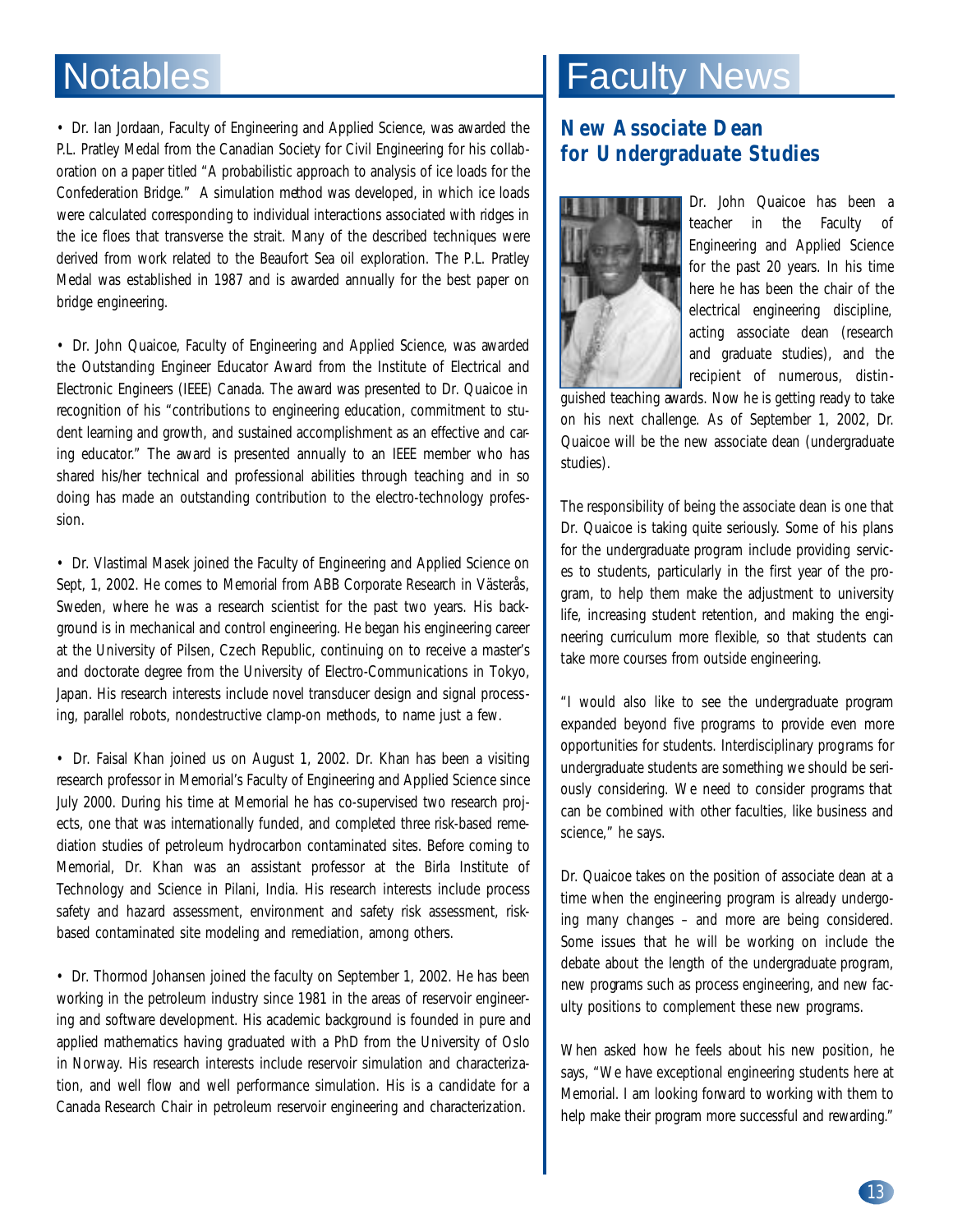### Faculty News **(***cont'd***)**

#### **Dean of Engineering Steps Down to Pursue Research**



It has been nine years since Dr. Rangaswamy Seshadri (Sesh) accepted the position of dean in the Faculty of Engineering and Applied Science. In 1993 he came to Memorial from the University of Regina where he was dean of engineering for four years. He brought with him a lot of ideas and a determination to lead the faculty into new areas of research. When asked about his greatest achievement, he says, "leading the faculty to pursue new directions and establish strong linkages with the private sector,

improving research productivity and funding."

Dr. Neil Bose, faculty of engineering and applied science, would agree with this statement. He was part of the search committee that hired Dr. Seshadri. Looking back at his role within the faculty he adds, "Sesh came along at a time when the faculty had to move into a greater concentration on research. For us to move forward, research had to become something that the majority of faculty members did. Sesh changed the atmosphere in the faculty. He balanced the emphasis on the undergraduate program with an emphasis on research. He built a strong research environment within the faculty, supported people and started a number of initiatives to drive this new outlook."

"Dean Seshadri brought energy, vision and openness to innovation and change that was first and foremost focused on the interests of the students and the quality of the program," says Hal Stanley, chairman and CEO of the Canada Newfoundland Offshore Petroleum Board (CNOPB).

In his time at Memorial, Dr. Seshadri has been instrumental in introducing many new programs, driving resear ch opportunities and building strong linkages with the industrial community. Some of the programs he has helped to introduce include oil and gas options for undergraduate students, the computer engineering program, manufacturing and robotics options within mechanical engineering, and the modernization and expansion of the ocean and naval architectural program to include offshore structures, submersibles and recreational boats. He has also built upon the faculty's research capabilities with the establishment of numerous externally funded research chairs, the introduction of research facilities, such as the Manufacturing Technology Centre (MTC), Medical Engineering Centre, and the Instrumentation, Control and Automation (INCA) Centre.

The academic program has also benefited from his guidance. A strong Canadian Engineering Accreditation Board (CEAB) accreditation for all undergraduate programs has gone a long way to create tremendous credibility for Memorial's engineering program.

Summarizing upon his talent as the dean, Dr. Jaap Tuinman, former Vice-President (Academic) says, "He was skilled at persuasion, with great and sound ideas and the requisite tenacity. He marshaled external (community and industry) and internal (faculty and administration) support in surprising ways. As a result of this, he leaves a very fine Faculty of Engineering and Applied Science behind."

Now the time has come to pursue research interests. Dr. Seshadri is Memorial's nominee for the Canada Research Chair (CRC) in Asset Integrity Management, a growing area of research that is focused upon the identification of potential failure modes inherent in engineering plant systems and equipment, and the development of appropriate failure avoidance strategies. This new appointment is pending approval from the Canada Research Chair program. Speaking about this new opportunity, Dr. Seshadri says, "I am looking forward to this next challenge in my career. After nine years with the faculty it is time for me to move on. I am very optimistic about the future of the faculty. There are a lot of emerging industries on the horizon and Memorial has a big part to play. I would like to thank everyone who has made my job here such a memorable one."

"The Faculty will do well to identify a successor who can accomplish as much for engineering as Sesh has over the past nine years," says Dr. Evan Simpson, Vice-President (Academic).

#### **New Associate Dean for Graduate Studies and Research**

Dr. Ray Gosine, J.I. Clark Chair of Intelligent Systems for Operations in Harsh Environments, has been appointed the acting associate dean (graduate studies and research). Dr. Gosine, a graduate of Memorial's undergraduate program in electrical engineering, has been a faculty member in the Faculty of Engineering and Applied Science since 1994. In that time he has been an active member of the faculty supervising numerous graduate students, helping to establish research facilities and leading research projects. Dr. Gosine has long been a strong proponent in formulating new initiatives to strengthen engineering graduate and research programs, as well as promoting engineering and engineering education.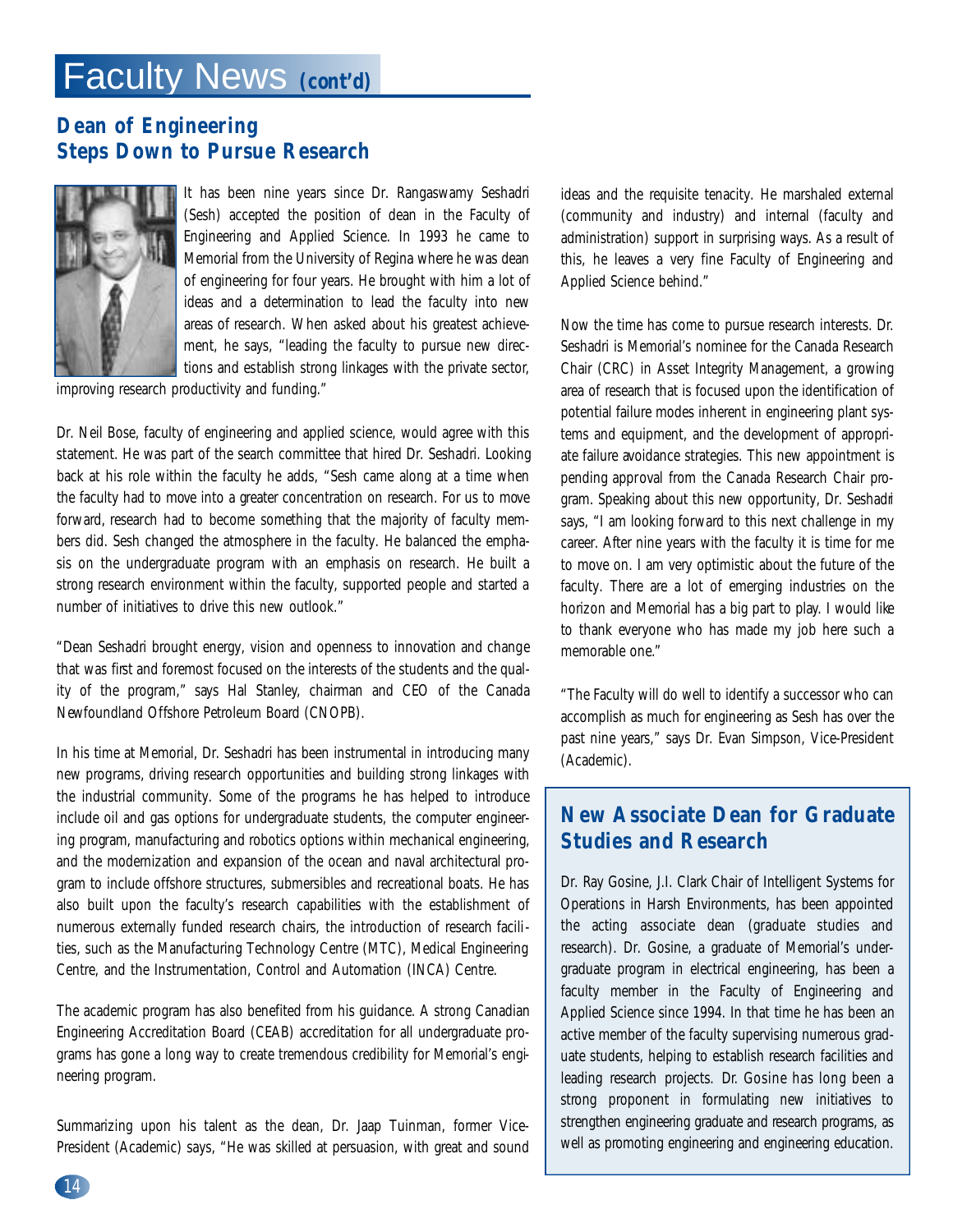#### **Interim Dean**

Dr. Mahmoud Haddara has been appointed the interim dean of the Faculty of Engineering and Applied Science effective July 16, 2002. Most people will know Dr. Haddara as the associate dean (graduate studies and research), a position he has held since 1998. He has been a faculty member at Memorial since 1986, teaching in the ocean and naval architectural engineering program.

Before coming to Newfoundland, Dr. Haddara worked in various academic appointments at the Kuwait Institute of Technology. He began his academic career at Ain Shams University in Cairo, Egypt, graduating with a bachelor's degree in mechanical engineering. He went on to pursue naval architecture at the University of California, Berkeley, graduating with master's and doctorate degrees.

During his time at Memorial he has made numerous contributions to engineering education and participated on many committees that have sought to advance the academic program. He has also worked extensively with organizations outside the university. Most recently, he traveled to Jordan where he was hired by the World Bank as a consultant to advise the Jordanian Accreditation Council on accreditation practices in North America and Europe. He also gave a workshop over two days to the deans of engineering in Jordan. Best of luck to Dr. Haddara in his new position.

#### **A True Leader Amongst Us**



Congratulations to Dr. Mary Williams, NSERC/Petro-Canada Chair for Women in Science and Engineering (Atlantic Region) and professor of engineering and physics, who was appointed Director General of the National Research Council of Canada's Institute for Marine Dynamics (IMD). Dr. Williams came to Memorial in 1997, having worked as a research officer with the IMD since 1982. In her time at Memorial, she has become a highly regarded faculty member in the ocean and naval architec-

tural engineering discipline and the department of physics and physical oceanography, researching the forces of ice on ships and offshore structures, and the engineering properties of ice. In her role as NSERC/Petro-Canada Chair for Women in Science and Engineering, she has had great success in promoting science and engineering and making more people aware of the underlying issues. When asked about her new appointment, Dr. Williams said, "I will still be a part of the Memorial community. I plan to use this connection to encourage more extensive collaboration between Memorial University and the Institute for Marine Dynamics." Dr. Williams' position commenced on September 4, 2002.

### Editor's Message

What makes for a well-rounded education? Is it what you learn in the classroom or what you learn outside? Students in the Faculty of Engineering and Applied Science get to experience both worlds. They get to apply what they learn in class to their work term placements.



They get to see if it makes sense when applied to the real world. As noted by this year's graduating female students, it is an opportunity that enriches their educational experience and has the added benefit of making them more employable upon graduation.

For those of us who may have received a more traditional education, often the challenge of applying what we learned did not come along until after graduation. This tradition is changing as more people recognize the benefit of experiential learning. More and more programs have a co-operative or exchange component, and others are combining multiple disciplines to create a collaborative learning environment. The face of education as we thought we knew it is changing. And it is changing for the better.

So as we gear up for the start of another fall semester, I like to think of it as another chance for a fresh beginning, full of new opportunities and adventures. Best of luck to us all!

Tracey Mills